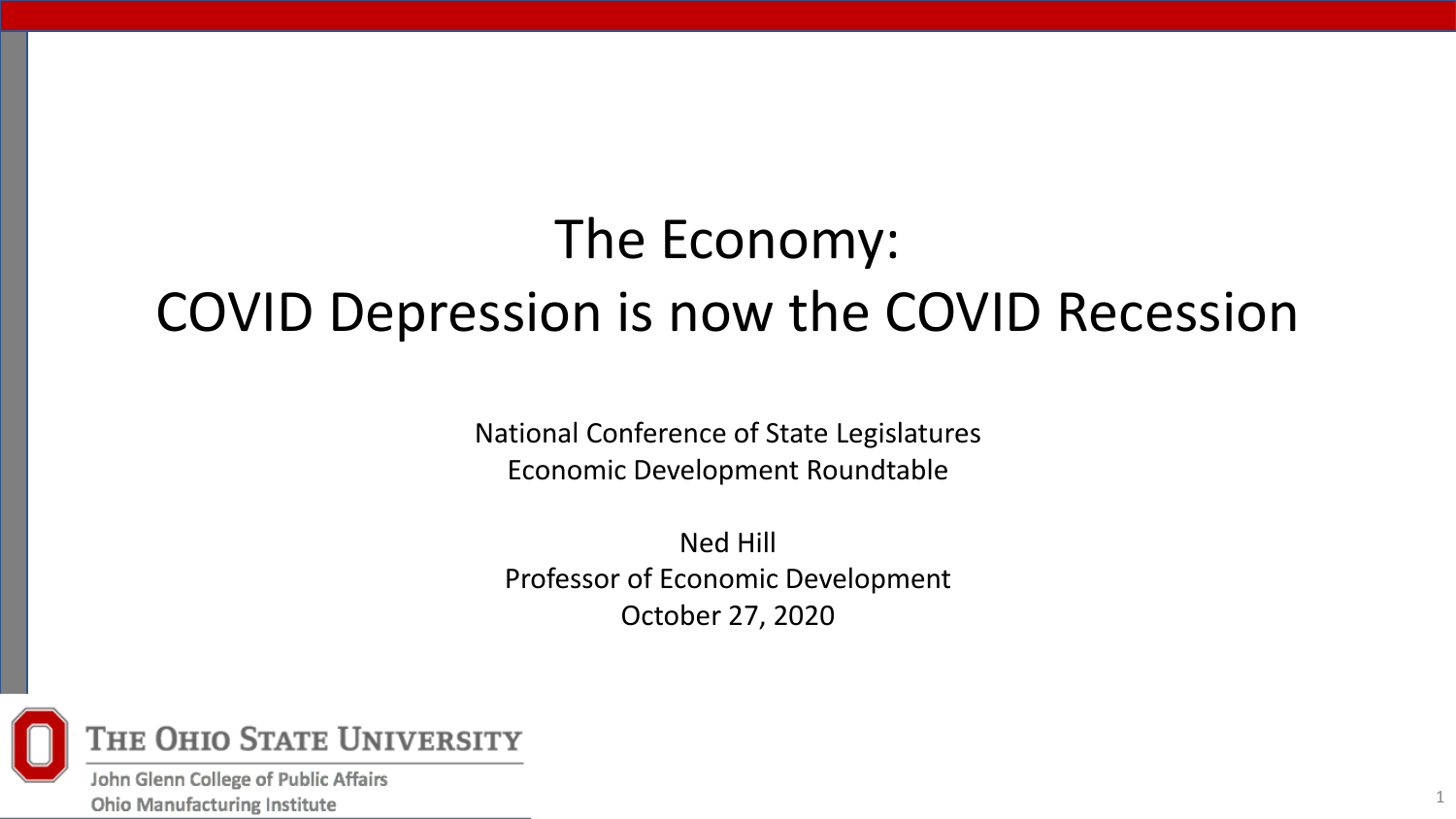## Today looks like W

- 1. How long will this last?
- 2. Recent macroeconomic performance
- 3. Sectoral view
- 4. Headwinds
- 5. Long term fiscal concerns

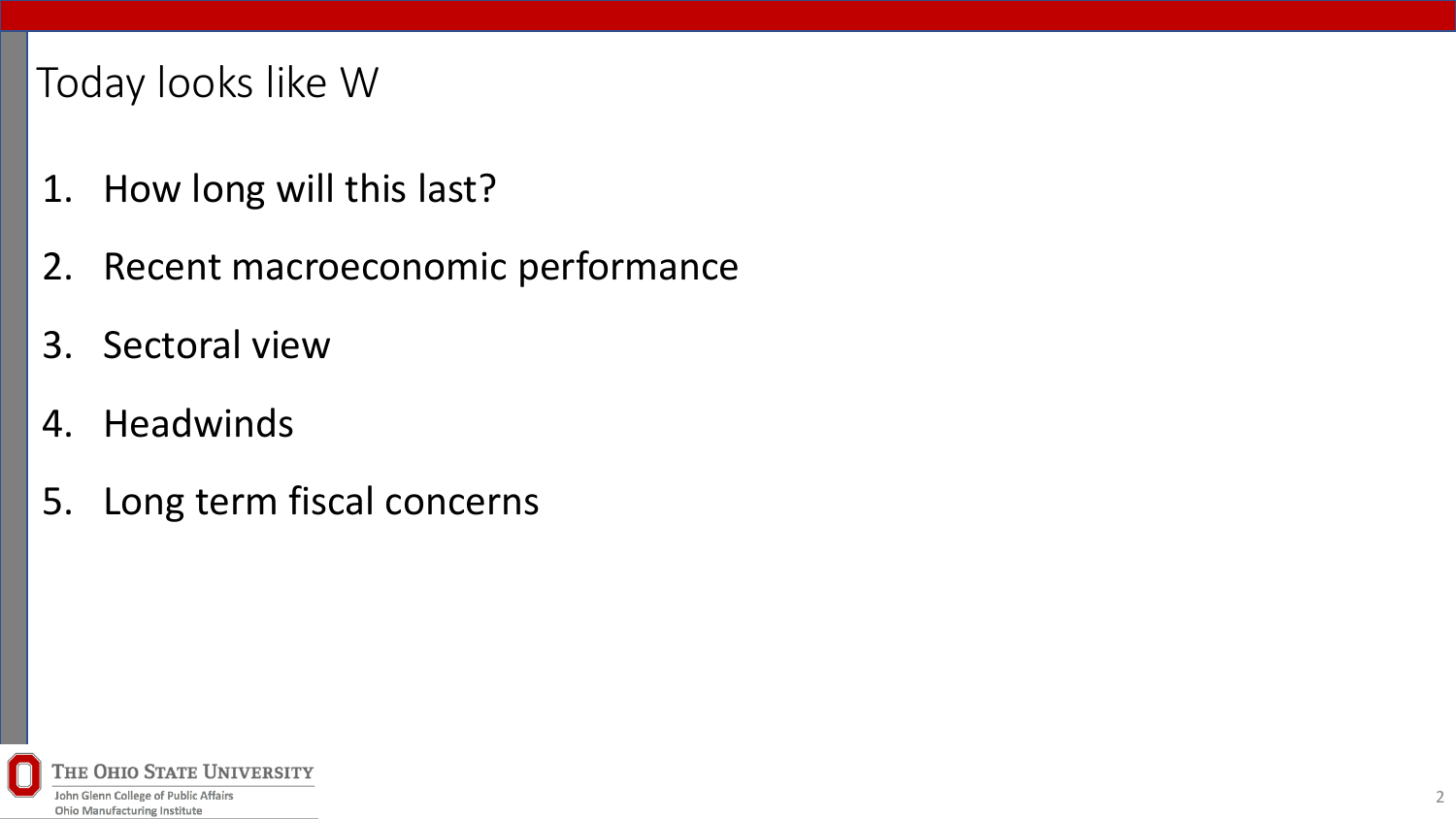What's your letter: VUWKL? Today, it looks like W Sources of economic uncertainty Pandemic Round 2 in Europe; U.S. Round 1 never ends Winter COVID and the Flu Election and macroeconomic policy Consumer spending and the income distribution Bankruptcies, foreclosures, and liquidity

The real drivers of recovery Masks, sanitation, and Thanksgiving dinner Vaccines will be "supply constrained" through early fall 2021—which is optimistic Vaccine take-up rate is a question

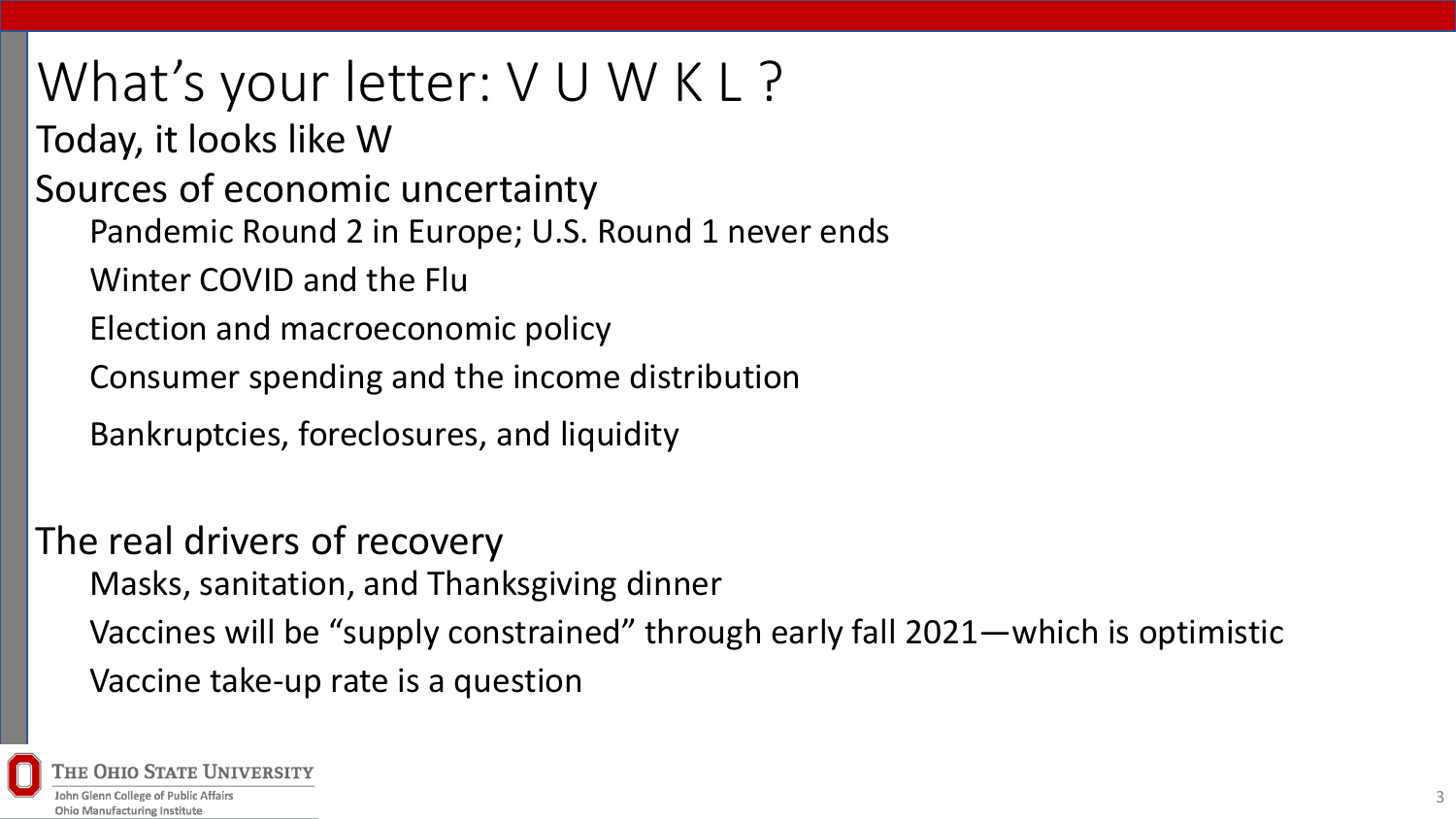# Vaccine Horse Race

Doing the addition to find the pivot?



John Glenn College of Public Affairs **Ohio Manufacturing Institute**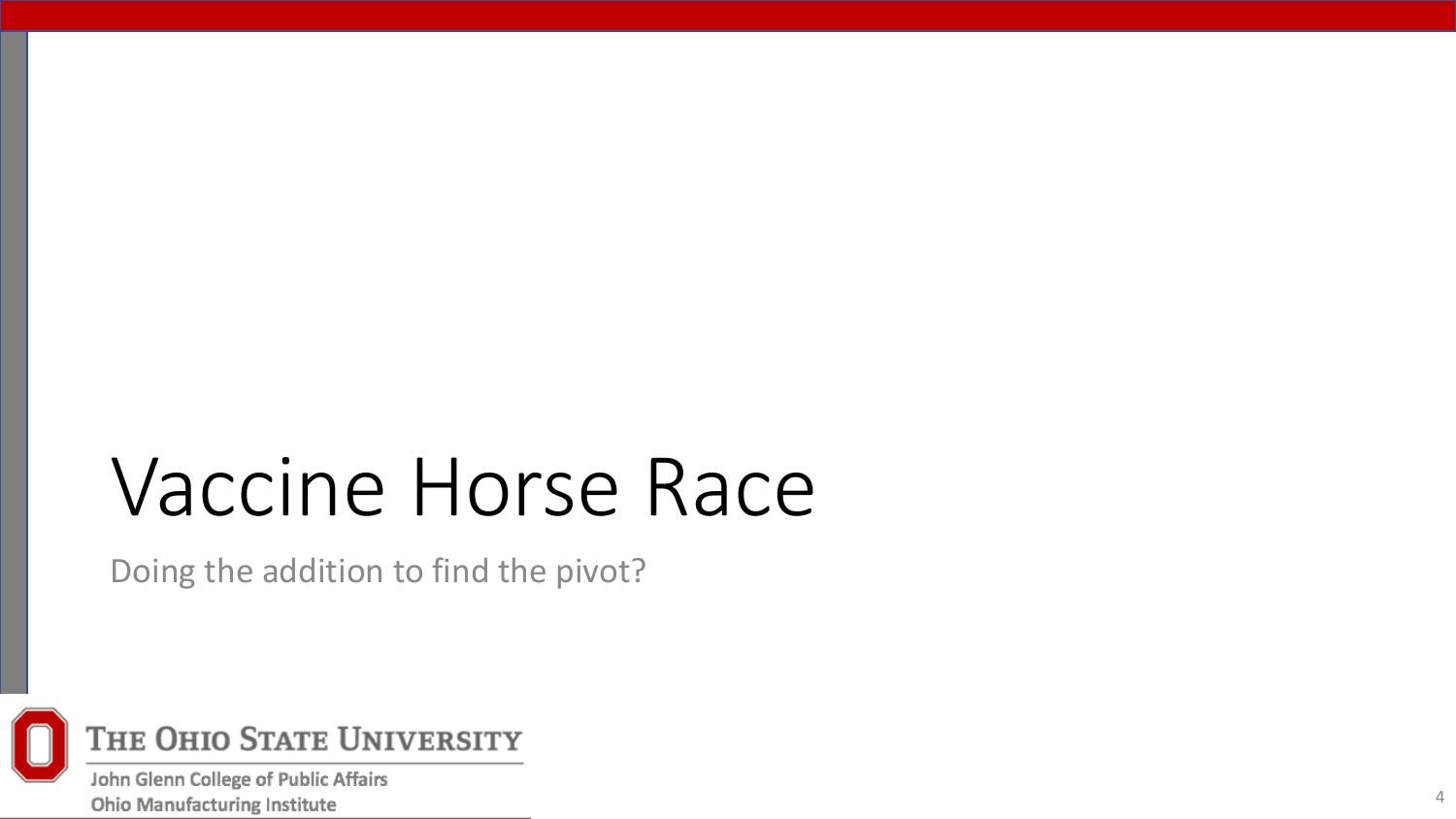# Vaccine horse race



Notes on the lead horses:

Oxford-AstraZeneca: testing resumed 10/23

Moderna (RNA): Phase 3 underway

Pfizer-BioNTech (RNA): Late stage data late fall 2020, post-election announcement

Johnson & Johnson: single-shot, Phase 3 start 9/23; 10/12 pause;

Sanofi-Glaxo: Phase 3 expected early 2021

Current projections assume clinical development succeeds and progresses on time, neither of which are certain to happen.

Nami Sumida/BioPharma Dive

## THE OHIO STATE UNIVERSITY

John Glenn College of Public Affairs **Ohio Manufacturing Institute** 

Source: Jonathan Gardner, Ned Pagliarulo, Ben Fidler, The coronavirus vaccine frontrunners are advancing quickly. Here's where they stand. *BioPharmaDive*, June 9, 2020, Last updated Oct. 24, 2020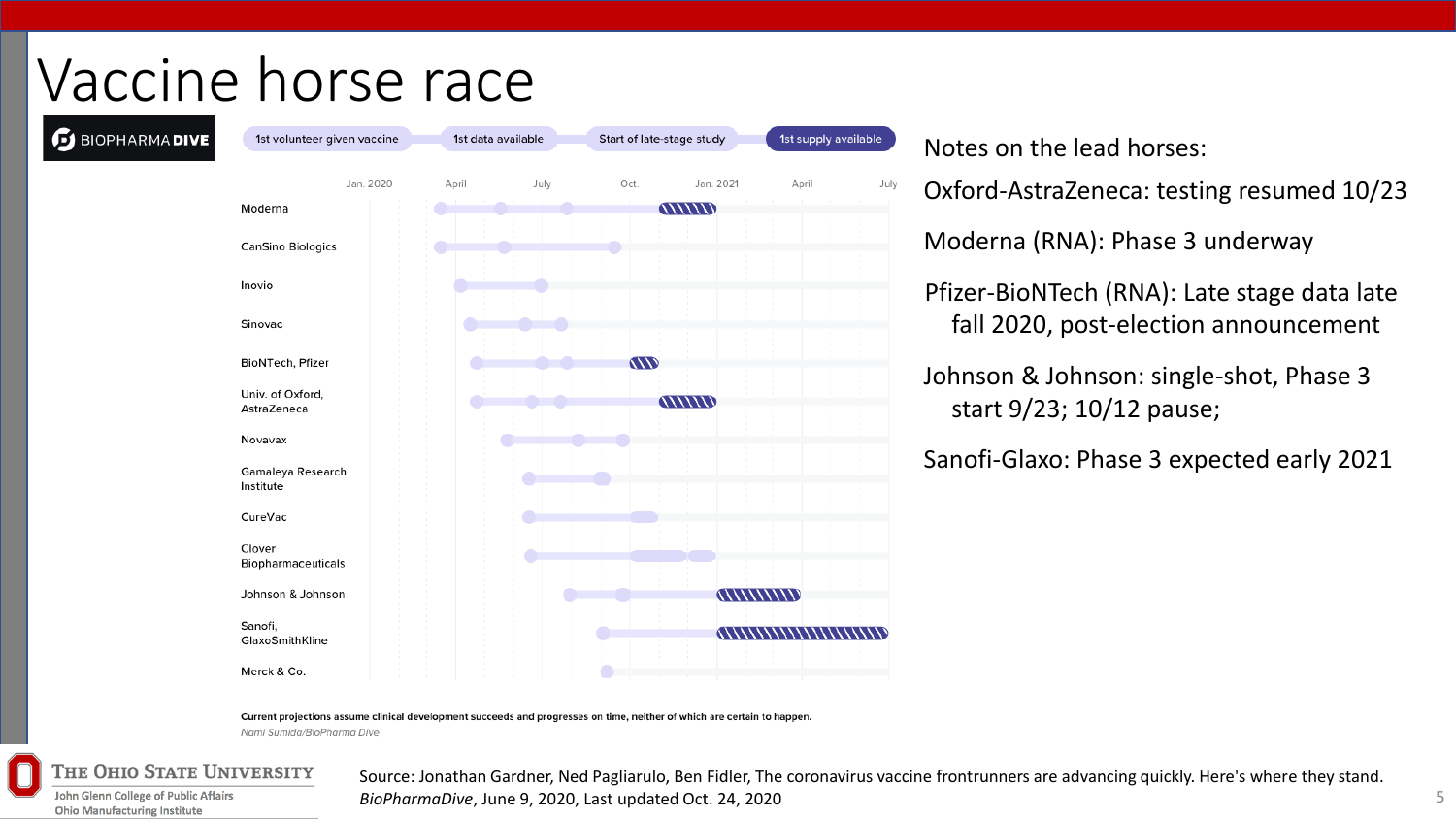# Vaccines ready when?

#### **BIOPHARMADIVE**

## 5 takeaways from the FDA's closely watched coronavirus vaccine meeting

October 24, 2020; https://www.biopharmadive.com/news/fda-coronavirus-vaccine-advisory-meeting-takeaways/587665/

- **1. Some experts were reassured** by the FDA's standards: Vaccine developers seeking an EUA will need to meet the same efficacy standards as they would to win a full approval. And, before granting an EUA, the FDA will require a median of at least two months of safety follow-up. Other committee members were skeptical of current phase 3 trials
- 2. Others, **not so much**: Some experts on the panel, however, questioned the clinical trial goals companies are using, and debated whether the two-month safety requirement for emergency clearance is sufficient.
- **3. Keeping vaccines cold will be a challenge**: New type of vaccine being developed need deep freeze. Shipping containers & dry ice said to keep vaccines for 15 days
- 4. Plans are in place to **ensure people receive their second shot** Pfizer and BioNTech's as well as Moderna's vaccines are given as two shots several weeks apart
- **5. Mistrust of government is a major concern:** 
	- May Pew Research Center found 72% of surveyed Americans would "definitely" or "probably" get a vaccine; September, 51%
	- Harris October Poll 58%, of respondents would get a vaccine as soon as it's made available; 43% of Black respondents said they would.
	- Regan-Udall Foundation listening sessions with healthcare and retail workers, as well as minority group members, concerns spanned general distrust of the healthcare system about the speed of development & being used as a "guinea pig."

### **THE OHIO STATE UNIVERSITY**

John Glenn College of Public Affairs **Ohio Manufacturing Institute** 

Source: Jonathan Gardner, Ned Pagliarulo, 5 takeaways from the FDA's closely watched coronavirus vaccine meeting, *BioPharmaDive*, October 24, 2020. https://www.biopharmadive.com/news/fda-coronavirus-vaccine-advisory-meeting-takeaways/587665/ 6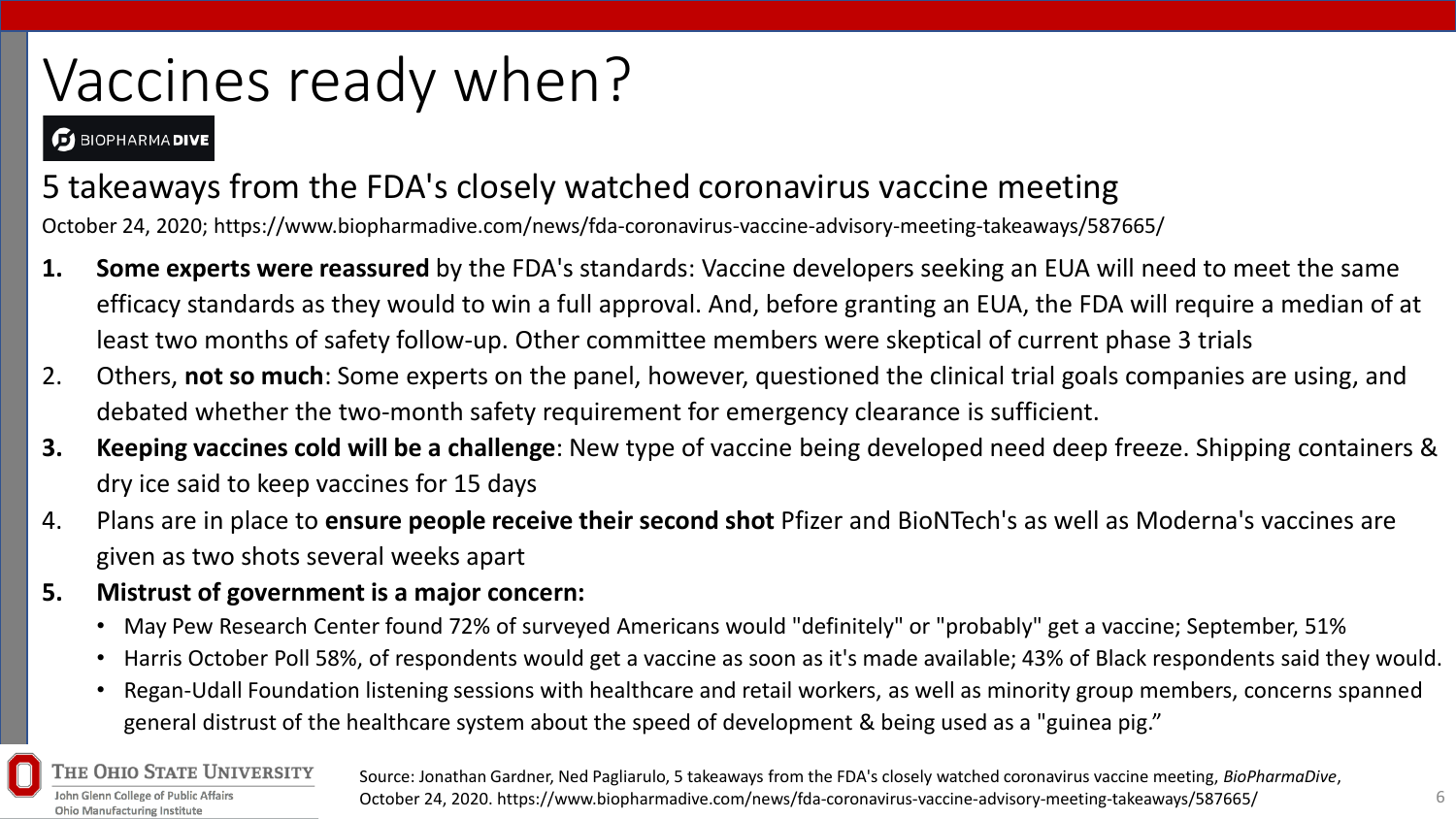## Tufts University Poll May-June 2020 on vaccine accept



#### **Willingness to Vaccinate by Race/Ethnicity**

#### Source: Tufts University Research Group on Equity in Health, Wealth and Civic Engagement

#### Willingness to Vaccinate by Household Income



Source: Tufts University's Research Group on Equity in Health, Wealth and Civic Engagement

## **Compare distrust with exposure and incidence**

White, Hispanic, & other: 58% to 60% African-American: 49%

Household income

- $\geqslant$  \$150,000<sup>+</sup>: 72%
- $>$  \$20K \$50K: 49%
- $\triangleright$  Less than \$20K: 41%

#### Education: High school graduates: 40%



Source: Tufts University's Research Group on Equity in Health, Wealth and Civic Engagemen

#### THE OHIO STATE UNIVERSITY

John Glenn College of Public Affairs **Ohio Manufacturing Institute** 

#### Source: Tufts University Equity in America, released July 10, 2020, https://equityresearch.tufts.edu/about/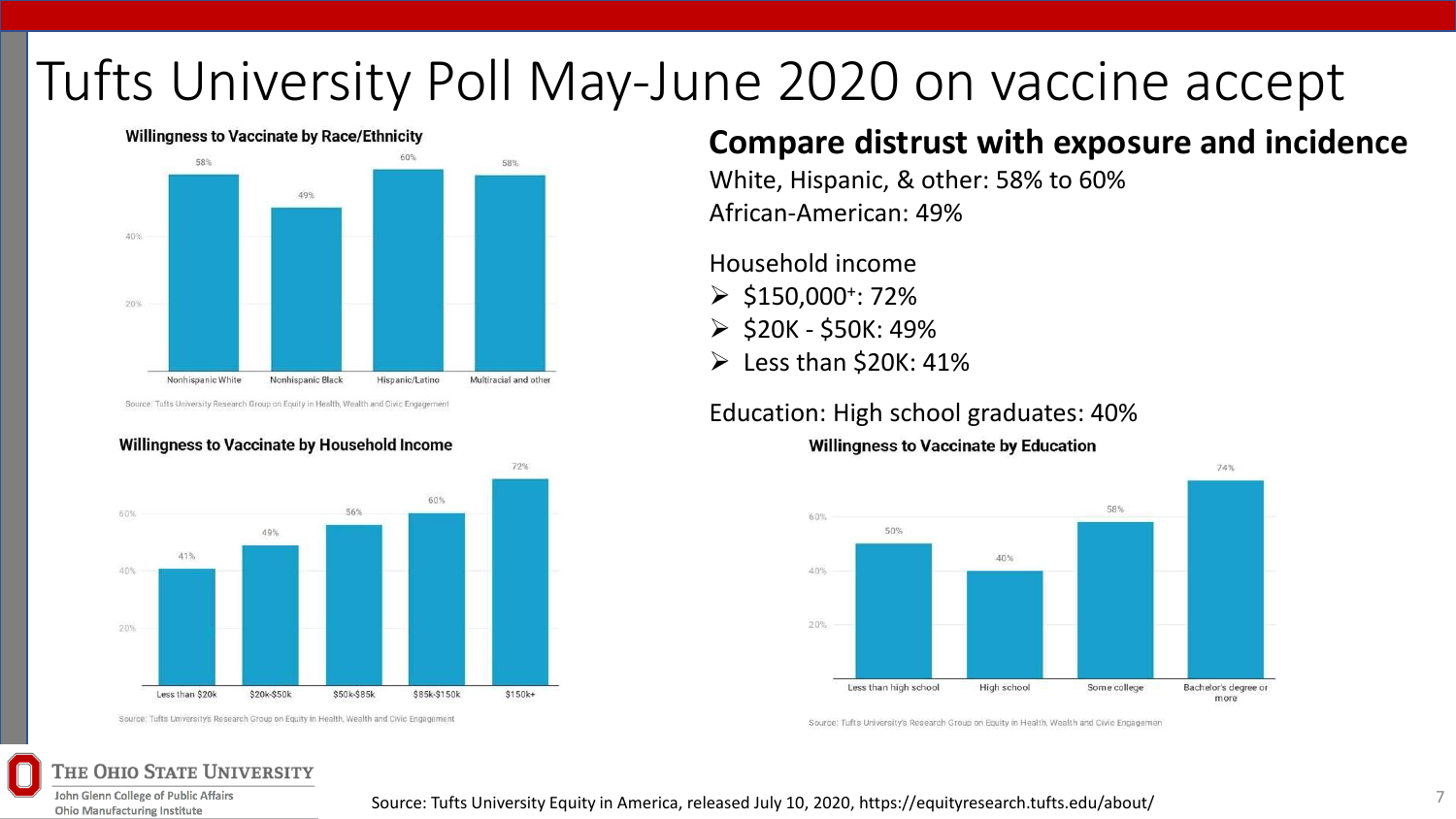Phase 3 data availability, Three RNA vaccines in Phase 3 trails in the U.S., 11 in Phase 3 globally

Optimistic FDA guess is availability mid-summer 2021 20M-30M doses of vaccines that will require 2 shots

- 10—15M people inoculated out of 331M or between 3% and 4.5% of the population
- The CDC estimated:
	- 20M health care workers,
	- up to 80M essential workers, and
	- 53M people older than 65
	- Total of 133M people (count health care as essential workers) with likely double counting that is 35% to 40% of the population
	- Herd immunity is often placed at 70-80% coverage. That is between 232M to 265M people
- Single shot, traditionally manufactured, vaccines by Johnson & Johnson and Novavax close to starting Phase 3 trials
- A guess is that the population will not be covered until **late fall 2021 to early spring 2022**
- **That is when the economic recovery can start with current behaviors in place**

## **OHIO STATE UNIVERSITY**

Iohn Glenn College of Public Affairs **Ohio Manufacturing Institute** 

Source: New York Times, Katie Thomas and Jesse Drucker, When Will You Be Able to Get a Coronavirus Vaccine? *New York Times*, Sept. 17, 2020 Updated Oct. 23, 2020, https://www.nytimes.com/2020/09/17/health/covid-vaccine-when-available.html 8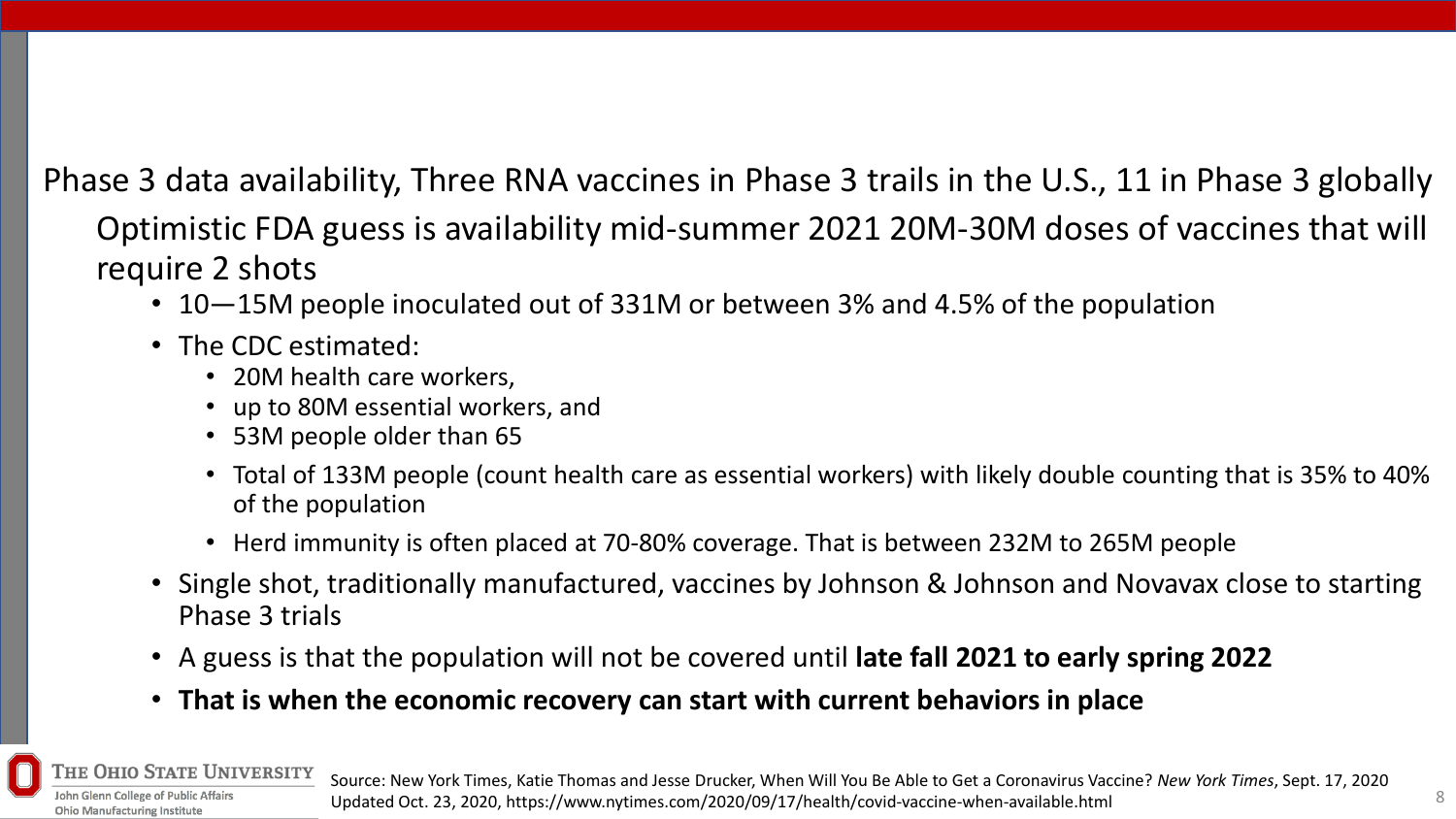# Macroeconomy

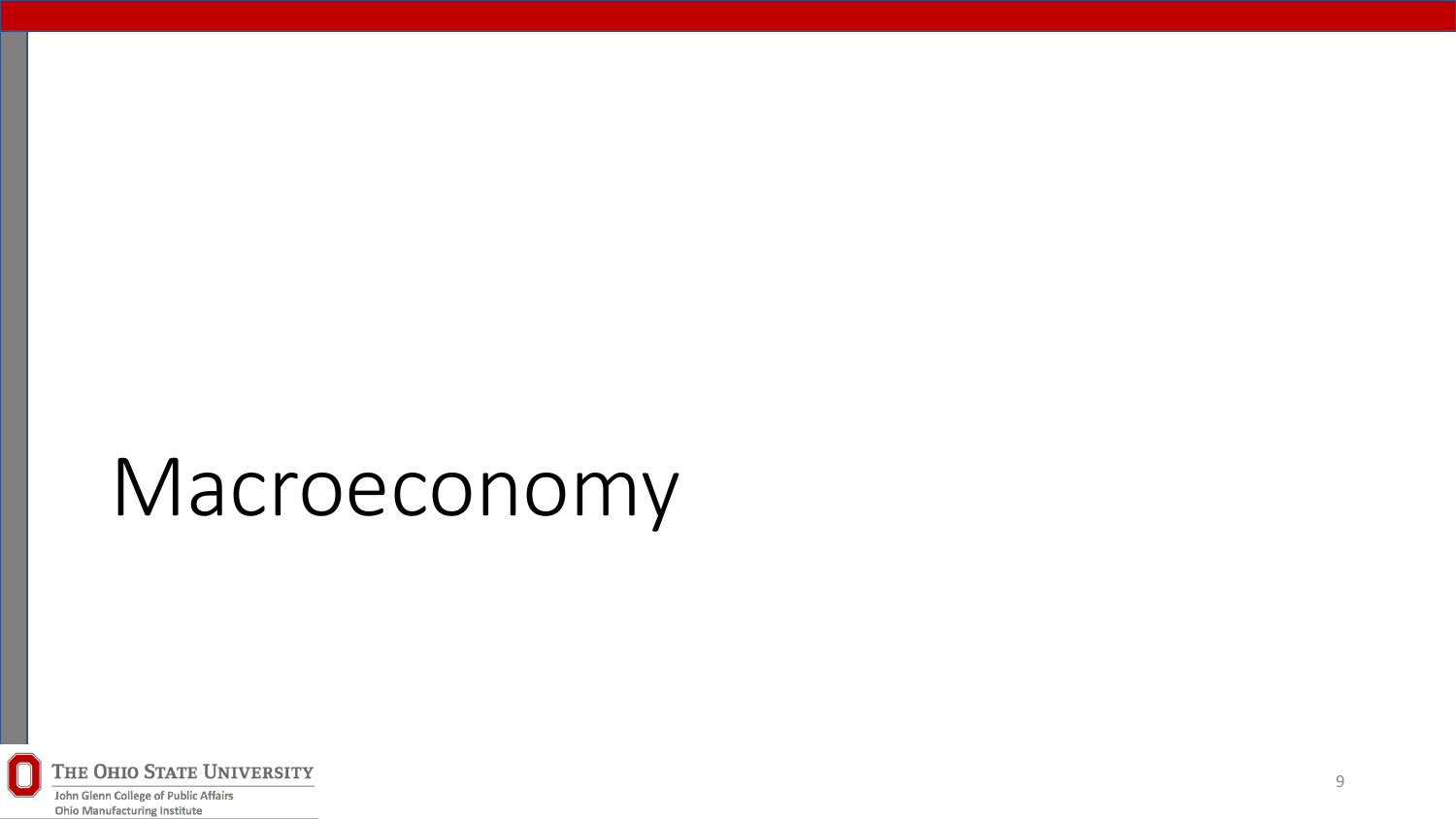## This is ugly: Real GDP 12-month percent change in real GDP, quarterly data 3<sup>rd</sup> quarter GDP early estimate is due October 29



| Percent change from 12 months earlier |          |
|---------------------------------------|----------|
| 2009(2) April-June 2009:              | $-3.90%$ |
| 2019 (4) October-December 2019: 2.33% |          |
| 2020(1) January-March, 2020:          | 0.32%    |
| 2020(2) April - June 2020             | $-9.03%$ |

### Great Recession:

14 Quarters to recover pre-crash GDP (3.5 years)

#### THE OHIO STATE UNIVERSITY John Glenn College of Public Affairs

**Ohio Manufacturing Institute**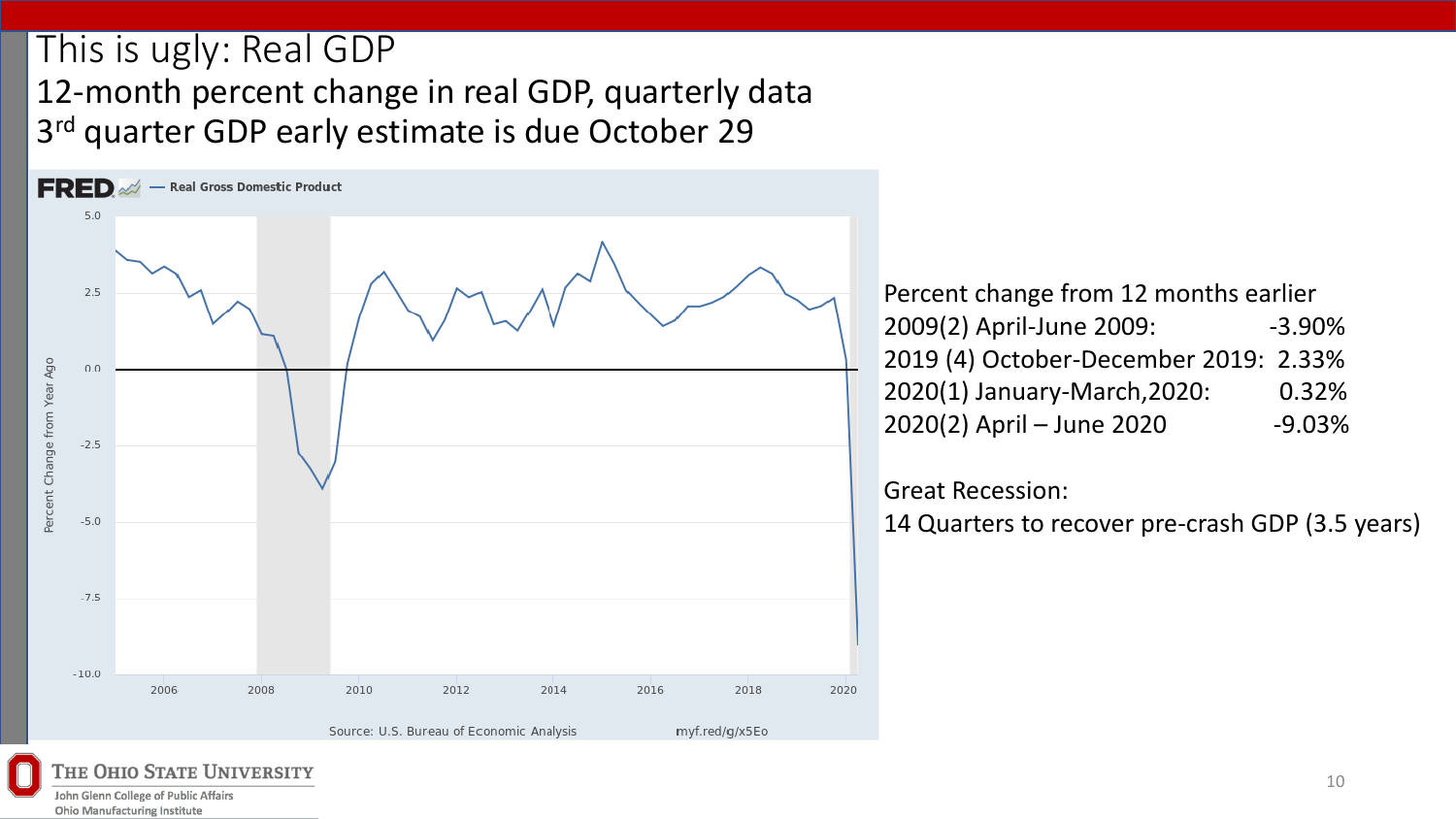## Biggest dollar losers Second quarter of 2019 to second quarter of 2020

Nearly 68.7% GDP loss is in personal consumption expenditures on services

### Industries sent to the sidelines by COVID-19 Visitors services and restaurants: 47.8%

Health care: 24.3%

Nonresidential Fixed Investment

| <b>Transportation equipment</b> | 7.4%  |
|---------------------------------|-------|
| Industrial equipment            | 1.3%  |
| Nonfarm inventories             | 20.2% |

**<sup>12</sup> Month Change in Real GDP (\$ billions)**

|                                                                  | 12-month<br>change |
|------------------------------------------------------------------|--------------------|
| Industry                                                         | <b>GDP</b>         |
| Health care                                                      | $-439.4$           |
| Food services and accommodations                                 | $-381.9$           |
| <b>Recreation services</b>                                       | $-289.7$           |
| Other services                                                   | $-210.2$           |
| <b>Transportation services</b>                                   | $-193.3$           |
| Gasoline and other energy goods                                  | $-156.6$           |
| Clothing and footwear                                            | $-116.6$           |
| Other durable goods                                              | $-51.5$            |
| Motor vehicles and parts                                         | $-40.3$            |
| Furnishings and durable household equipment                      | $-5.4$             |
| Financial services and insurance                                 | 13.3               |
| Recreational goods and vehicles                                  | 39.4               |
| Other nondurable goods                                           | 61.0               |
| Housing and utilities                                            | 112.3              |
| Food and beverages purchased for off-premises consumption        | 113.7              |
| Final consumption expenditures of nonprofit institutions serving |                    |
| households                                                       | 145.1              |

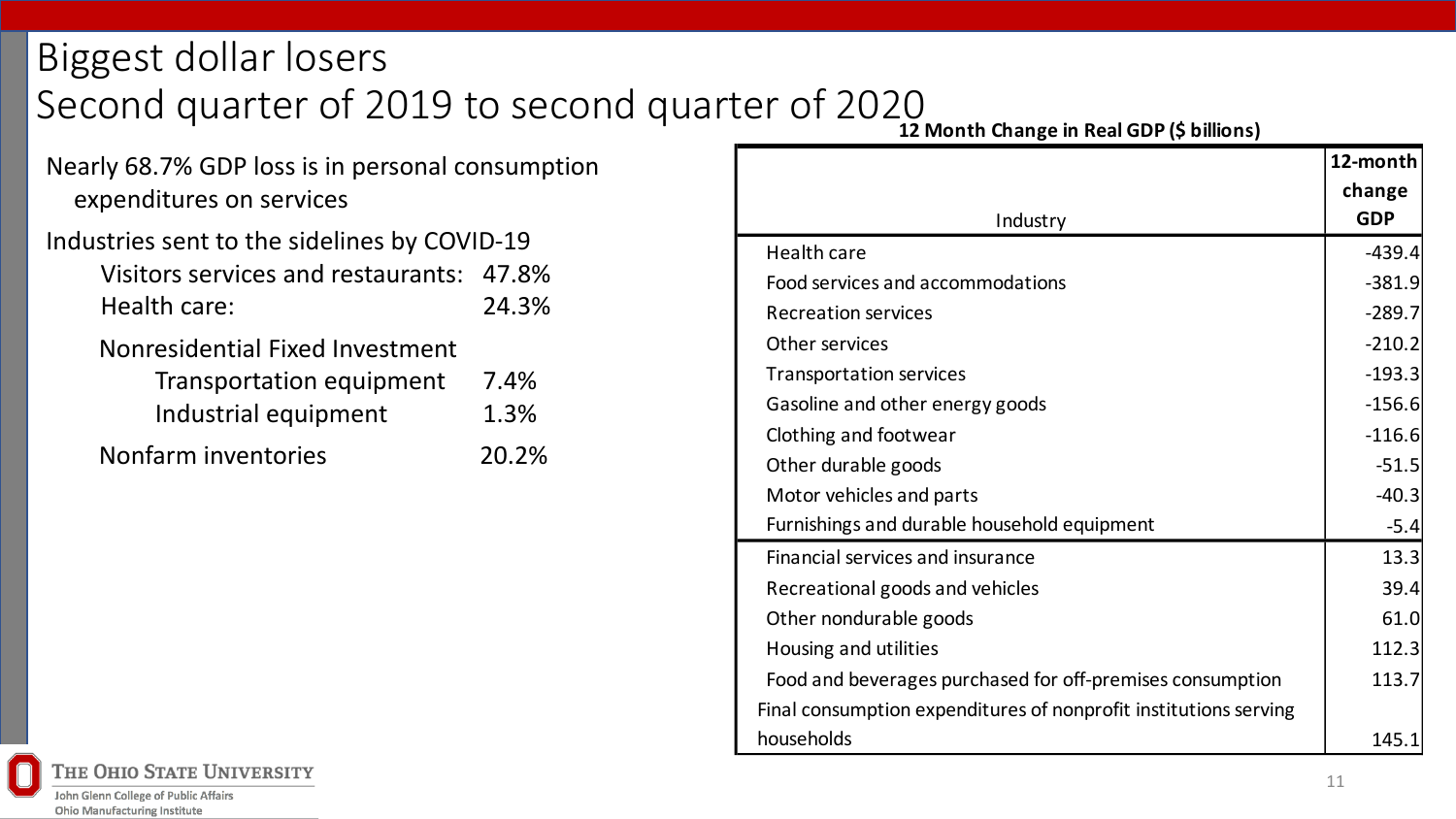## Biggest percentage losers Second quarter of 2019 to second quarter of 2020

Recreation services lost half of its GDP value

Gasoline and energy goods down by 45%

Transportation services and food services and hotels off by 40%

Health care off by 18%

Transportation equipment for industry down by 43%

### Who grew

Nonprofits that serve households by 33%--this is not a good thing Grocery stores and take out food by 11% Recreational goods and RVs by 9.1%



|                                                                             | 12 month  |
|-----------------------------------------------------------------------------|-----------|
|                                                                             | percent   |
| Sector or Industry                                                          | change    |
| <b>Gross domestic product (GDP)</b>                                         | $-8.5%$   |
| Personal consumption expenditures                                           | $-9.7%$   |
| Goods                                                                       | $-3.5%$   |
| <b>Services</b>                                                             | $-12.5%$  |
| <b>Recreation services</b>                                                  | $-50.0%$  |
| Gasoline and other energy goods                                             | $-45.4%$  |
| Transportation services                                                     | $-40.3%$  |
| Food services and accommodations                                            | $-38.3%$  |
| Clothing and footwear                                                       | $-28.8%$  |
| Other durable goods                                                         | $-23.3%$  |
| Health care                                                                 | $-18.0%$  |
| Other services                                                              | $-17.4%$  |
| Motor vehicles and parts                                                    | $-7.7%$   |
| Furnishings and durable household equipment                                 | $-1.5%$   |
| Financial services and insurance                                            | 1.1%      |
| Housing and utilities                                                       | 4.2%      |
| Other nondurable goods                                                      | 5.0%      |
| Recreational goods and vehicles                                             | 9.1%      |
| Food and beverages purchased for off-premises consumption                   | 11.1%     |
| Final consumption expenditures of nonprofit institutions serving households | 33.2%     |
| Gross private domestic investment                                           | $-16.3%$  |
| <b>Fixed investment</b>                                                     | $-7.0%$   |
| Nonresidential                                                              | $-8.5%$   |
| <b>Structures</b>                                                           | $-10.1%$  |
| Equipment                                                                   | $-15.0%$  |
| Information processing equipment                                            | 0.7%      |
| Industrial equipment                                                        | $-8.8%$   |
| Transportation equipment                                                    | $-43.1%$  |
| Other equipment                                                             | $-11.9%$  |
| Intellectual property products                                              | 0.7%      |
| Software                                                                    | 3.3%      |
| Research and development                                                    | $-0.2%$   |
| Entertainment, literary, and artistic originals                             | $-5.9%$   |
| Residential                                                                 | $-1.9%$   |
| Change in private inventories                                               | $-662.0%$ |
| 12<br>Farm                                                                  | $-96.2%$  |
| Nonfarm                                                                     | $-534.1%$ |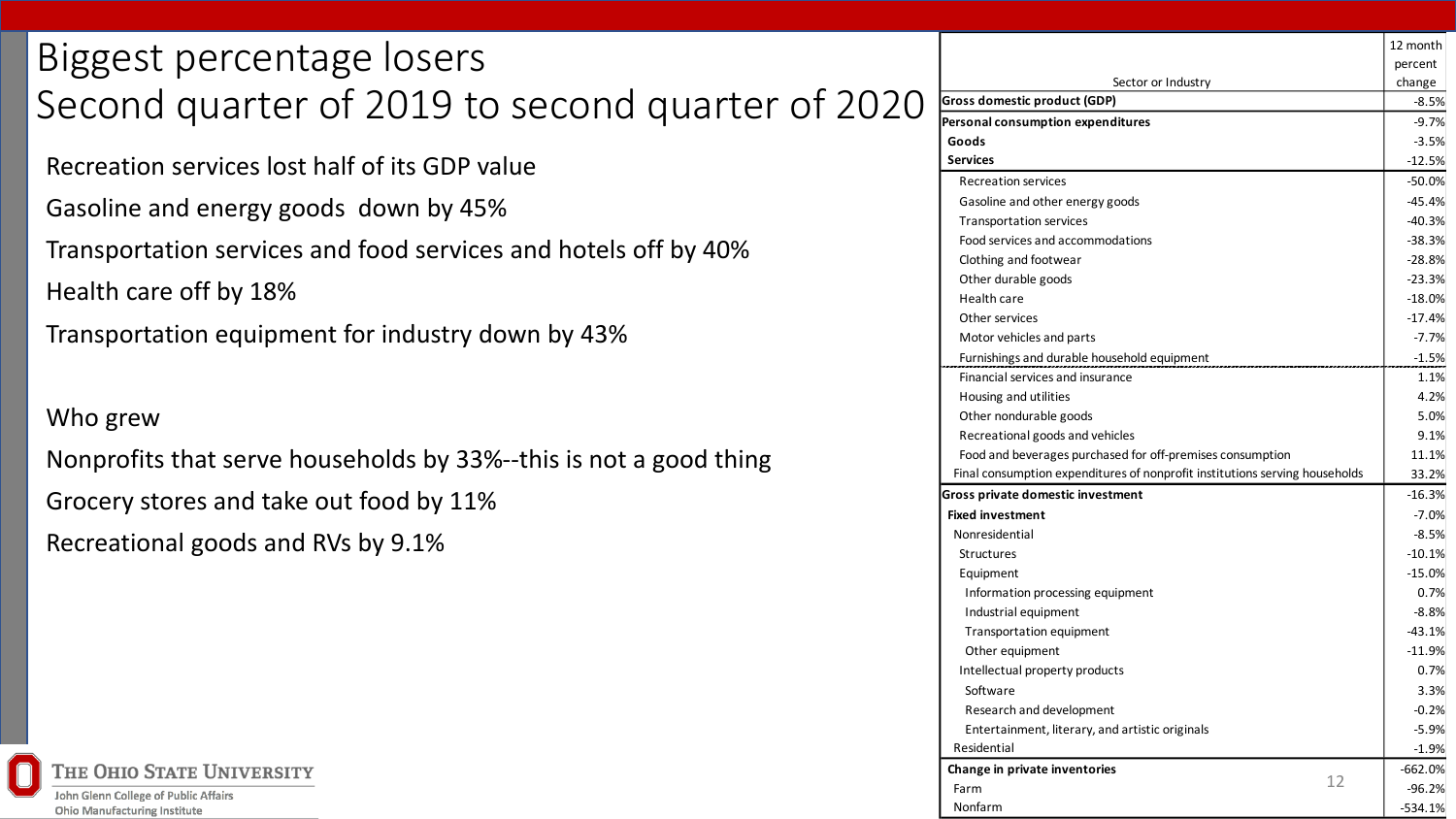## Share of 12-month loss in GDP Second quarter of 2019 to second quarter of 2020

Nearly 68.7% GDP loss is in personal consumption expenditures on services

## Industries sent to the sidelines by COVID-19 Visitors services and restaurants: 47.8% Health care: 24.3%

Nonresidential Fixed Investment

| <b>Transportation equipment</b> | 7.4%  |
|---------------------------------|-------|
| Industrial equipment            | 1.3%  |
| Nonfarm inventories             | 20.29 |



|                                                                             | Share of 12 month |
|-----------------------------------------------------------------------------|-------------------|
| <b>Sector</b>                                                               | change in GDP     |
| Personal consumption expenditures                                           | 77.4%             |
| Goods                                                                       | 8.6%              |
| Durable goods                                                               | 3.2%              |
| Nondurable goods                                                            | 5.4%              |
| <b>Services</b>                                                             | 68.7%             |
| <b>Industries</b>                                                           |                   |
| Transportaiton services, recreation, hotels, & resturants                   | 47.8%             |
| Health care                                                                 | 24.3%             |
| Gasoline and other energy goods                                             | 8.7%              |
| Clothing and footwear                                                       | 6.4%              |
| Housing and utilities                                                       | $-6.2%$           |
| Food and beverages purchased for off-premises consumption                   | $-6.3%$           |
| Final consumption expenditures of nonprofit institutions serving households | $-8.0%$           |
| Gross private domestic investment                                           | 33.8%             |
| <b>Fixed investment</b>                                                     | 14.3%             |
| Nonresidential                                                              | 13.5%             |
| Structures                                                                  | 3.6%              |
| Equipment                                                                   | 10.3%             |
| Information processing equipment                                            | $-0.1%$           |
| Industrial equipment                                                        | 1.3%              |
| Transportation equipment                                                    | 7.4%              |
| Other equipment                                                             | 1.8%              |
| Residential                                                                 | 0.8%              |
| Change in private inventories                                               | 19.4%             |
| Farm                                                                        | $-0.8%$           |
| Nonfarm                                                                     | 20.2%             |
|                                                                             | 12                |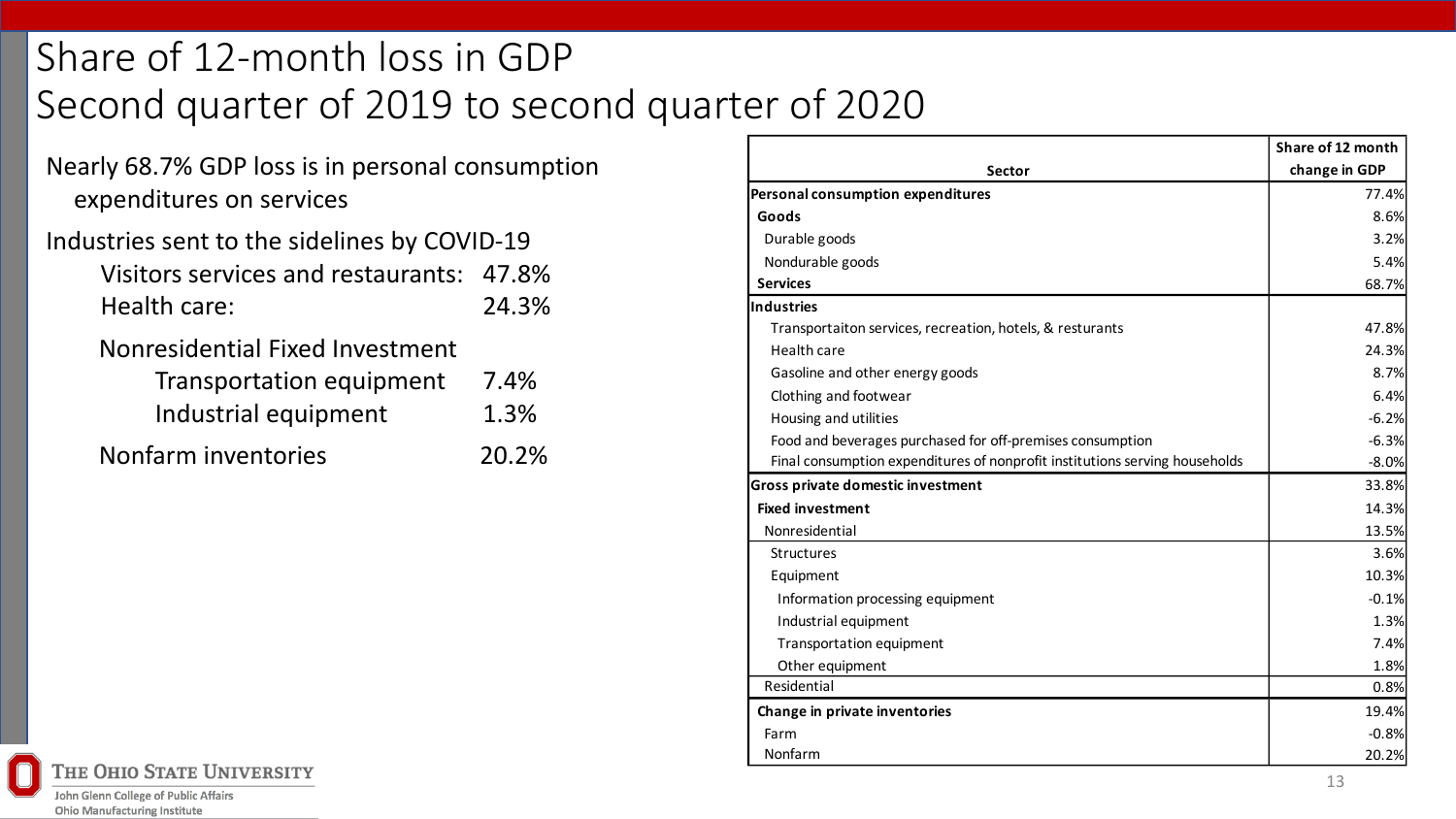## Share of 12-month percent loss in GDP Second quarter of 2019 to second quarter of 2020

- Nearly 68.7% GDP loss is in personal consumption expenditures on services
- Industries sent to the sidelines by COVID-19 Visitors services and restaurants: 47.8% Health care: 24.3% Nonresidential Fixed Investment

| <b>Transportation equipment</b> | 7.4%  |
|---------------------------------|-------|
| Industrial equipment            | 1.3%  |
| Nonfarm inventories             | 20.2% |

|  | <b>THE OHIO STATE UNIVERSITY</b>                                            |
|--|-----------------------------------------------------------------------------|
|  | John Glenn College of Public Affairs<br><b>Ohio Manufacturing Institute</b> |

|                                                                             | Share of 12 month |
|-----------------------------------------------------------------------------|-------------------|
| <b>Sector</b>                                                               | change in GDP     |
| Personal consumption expenditures                                           | 77.4%             |
| Goods                                                                       | 8.6%              |
| Durable goods                                                               | 3.2%              |
| Nondurable goods                                                            | 5.4%              |
| <b>Services</b>                                                             | 68.7%             |
| Industries                                                                  |                   |
| Transportaiton services, recreation, hotels, & resturants                   | 47.8%             |
| Health care                                                                 | 24.3%             |
| Gasoline and other energy goods                                             | 8.7%              |
| Clothing and footwear                                                       | 6.4%              |
| Housing and utilities                                                       | $-6.2%$           |
| Food and beverages purchased for off-premises consumption                   | $-6.3%$           |
| Final consumption expenditures of nonprofit institutions serving households | $-8.0%$           |
| Gross private domestic investment                                           | 33.8%             |
| <b>Fixed investment</b>                                                     | 14.3%             |
| Nonresidential                                                              | 13.5%             |
| Structures                                                                  | 3.6%              |
| Equipment                                                                   | 10.3%             |
| Information processing equipment                                            | $-0.1%$           |
| Industrial equipment                                                        | 1.3%              |
| Transportation equipment                                                    | 7.4%              |
| Other equipment                                                             | 1.8%              |
| Residential                                                                 | 0.8%              |
| Change in private inventories                                               | 19.4%             |
| Farm                                                                        | $-0.8%$           |
| Nonfarm                                                                     | 14<br>20.2%       |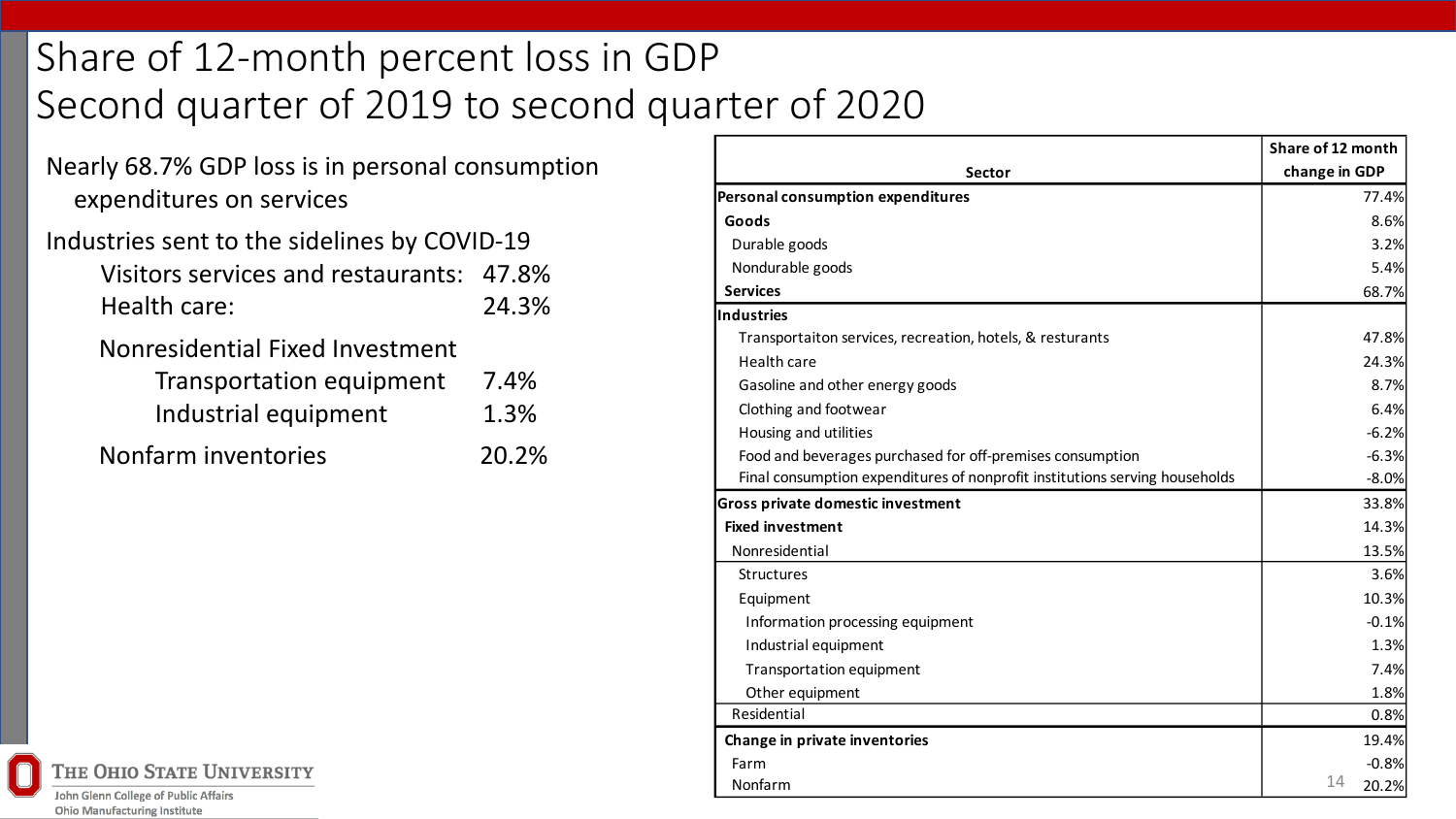## Share of 12-month percent loss in GDP Second quarter of 2019 to second quarter of 2020

- Nearly 68.7% GDP loss is in personal consumption expenditures on services
- Industries sent to the sidelines by COVID-19 Visitors services and restaurants: 47.8% Health care: 24.3% Nonresidential Fixed Investment

| <b>Transportation equipment</b> | 7.4%  |
|---------------------------------|-------|
| Industrial equipment            | 1.3%  |
| Nonfarm inventories             | 20.2% |

THE OHIO STATE UNIVERSITY John Glenn College of Public Affairs **Ohio Manufacturing Institute** 

|                                                                             | Share of 12 month |
|-----------------------------------------------------------------------------|-------------------|
| <b>Sector</b>                                                               | change in GDP     |
| Personal consumption expenditures                                           | 77.4%             |
| Goods                                                                       | 8.6%              |
| Durable goods                                                               | 3.2%              |
| Nondurable goods                                                            | 5.4%              |
| <b>Services</b>                                                             | 68.7%             |
| Industries                                                                  |                   |
| Transportaiton services, recreation, hotels, & resturants                   | 47.8%             |
| Health care                                                                 | 24.3%             |
| Gasoline and other energy goods                                             | 8.7%              |
| Clothing and footwear                                                       | 6.4%              |
| Housing and utilities                                                       | $-6.2%$           |
| Food and beverages purchased for off-premises consumption                   | $-6.3%$           |
| Final consumption expenditures of nonprofit institutions serving households | $-8.0%$           |
| <b>Gross private domestic investment</b>                                    | 33.8%             |
| <b>Fixed investment</b>                                                     | 14.3%             |
| Nonresidential                                                              | 13.5%             |
| Structures                                                                  | 3.6%              |
| Equipment                                                                   | 10.3%             |
| Information processing equipment                                            | $-0.1%$           |
| Industrial equipment                                                        | 1.3%              |
| Transportation equipment                                                    | 7.4%              |
| Other equipment                                                             | 1.8%              |
| Residential                                                                 | 0.8%              |
| Change in private inventories                                               | 19.4%             |
| Farm                                                                        | $-0.8%$           |
| Nonfarm                                                                     | 15<br>20.2%       |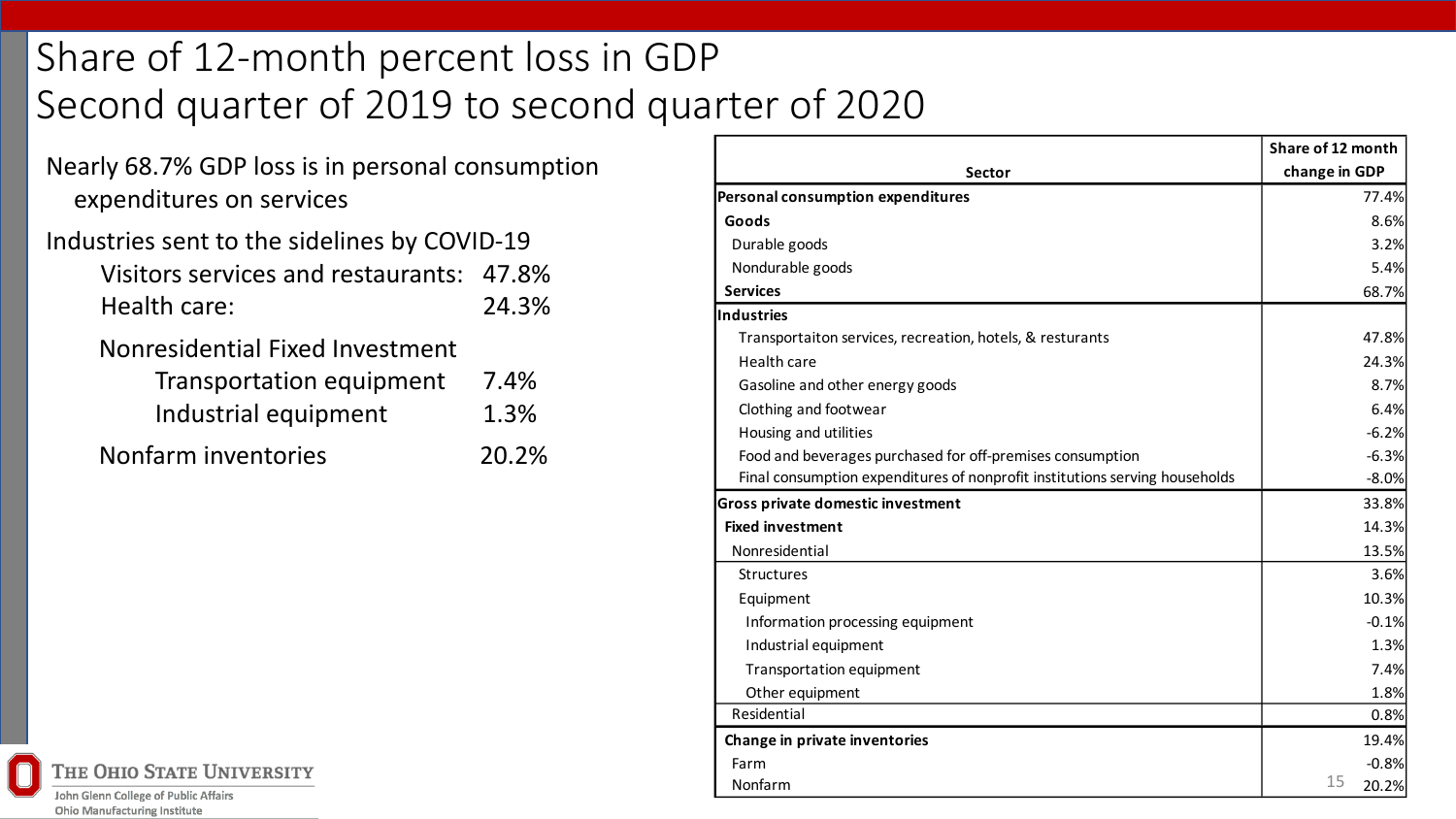## This is ugly: 12-month percent change in non-farm employment, quarterly data



| Percent change from 12 months earlier |           |
|---------------------------------------|-----------|
| 2009(2) April-June 2009:              | $-4.87%$  |
| 2019 (4) October-December 2019: 1.39% |           |
| 2020(1) January-March, 2020:          | 1.15%     |
| 2020(2) April - June 2020             | $-11.20%$ |
| 2020(3) July-September 2020.          | $-6.86%$  |

Great Recession:

14 Quarters to recover pre-crash GDP (3.5 years)

#### THE OHIO STATE UNIVERSITY John Glenn College of Public Affairs

**Ohio Manufacturing Institute**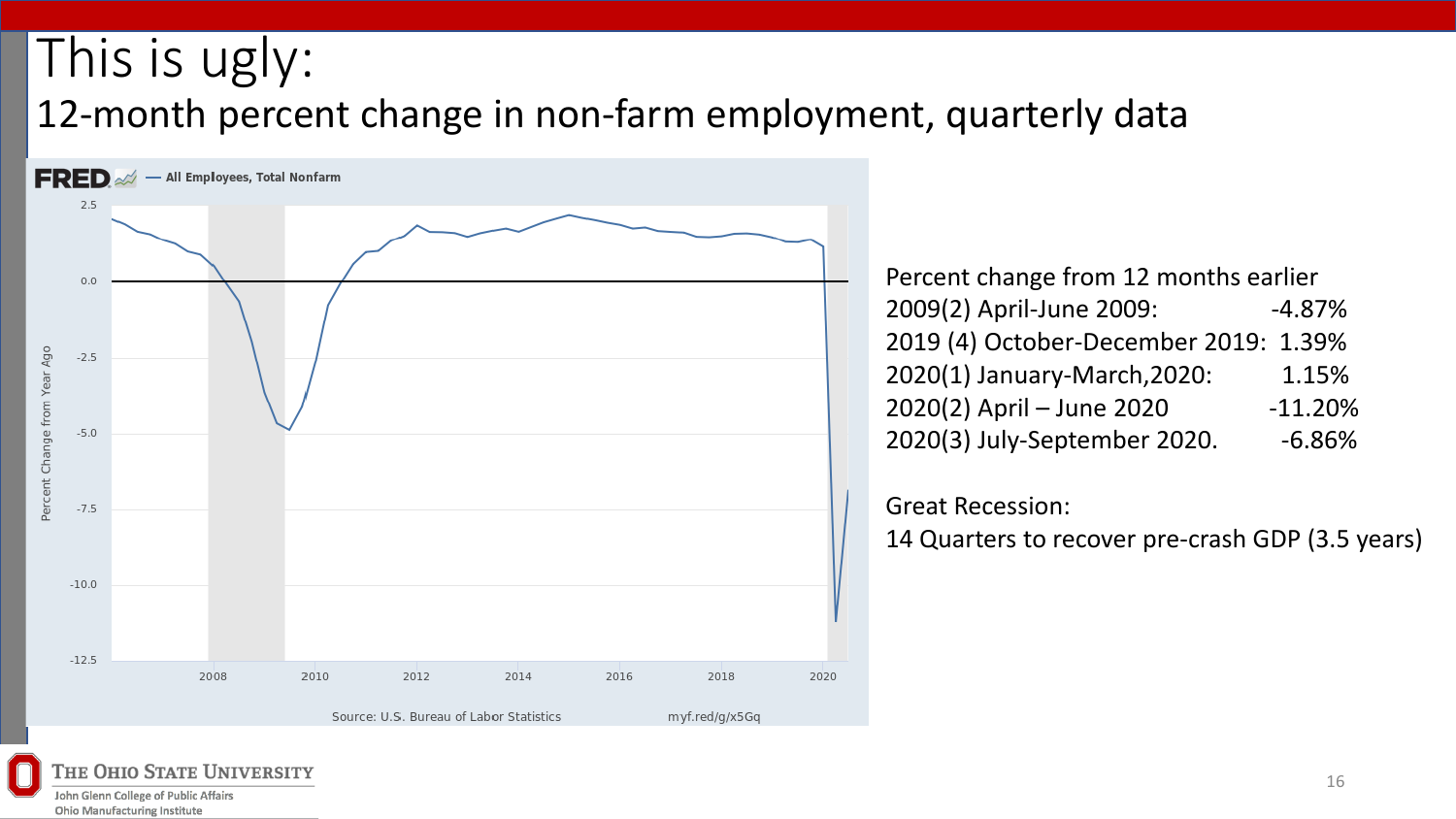## This is really ugly: Non-farm employment, quarterly data



Employment Levels 2008(1) January-March 2008: 138.3M 2010 (1) January-March 2010: 129.8M bottom 2014(2) April-June 2020: 138.5M recovery

| 2020(1) January-March 2020:  | 151.9M |
|------------------------------|--------|
| 2020(2) April-June 2020:     | 133.7M |
| 2020(3) July-September 2020: | 140.8M |

### Great Recession:

26 Quarters to recover pre-crash GDP (6.5 years)



THE OHIO STATE UNIVERSITY